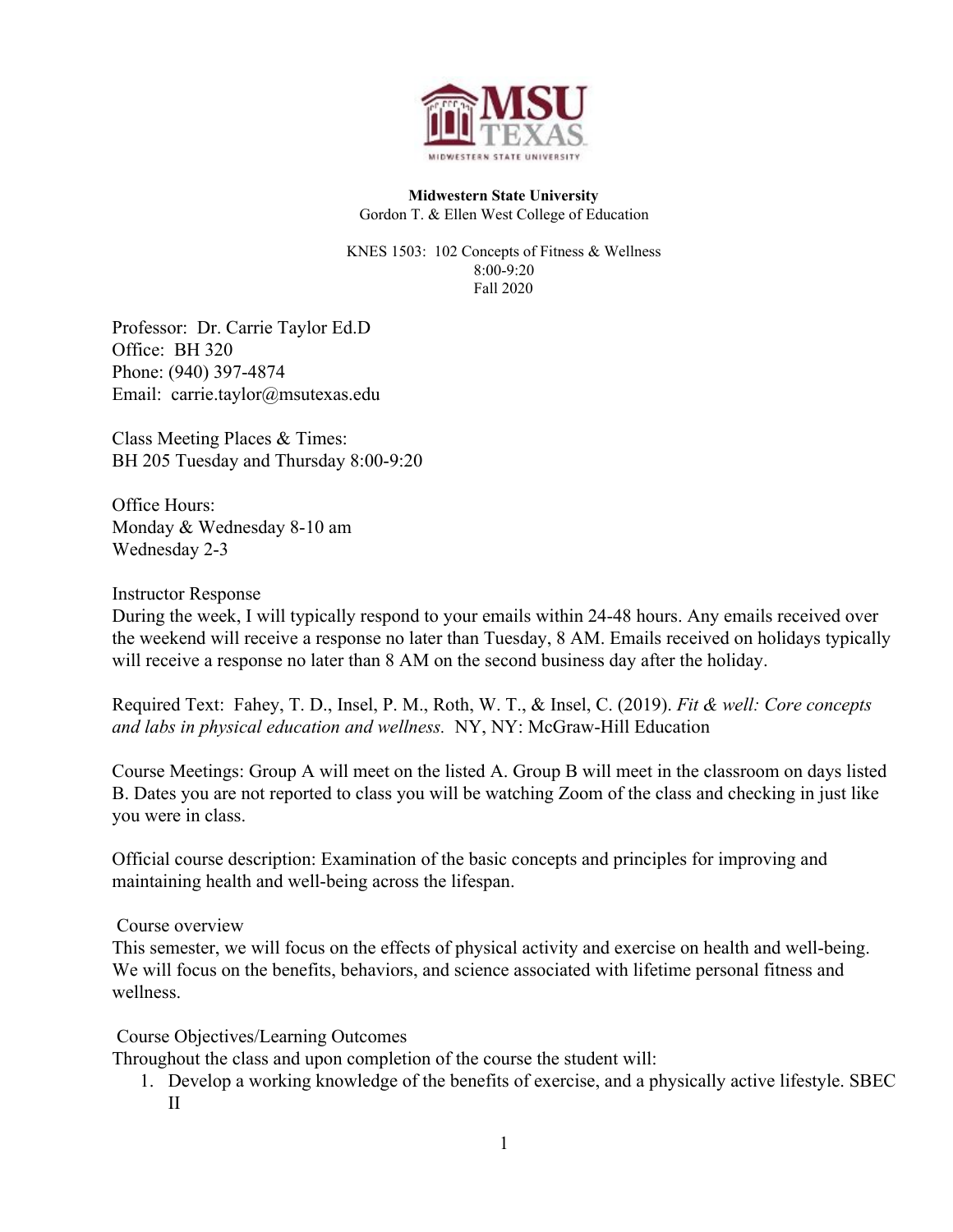- 2. Develop an understanding of wellness and fitness concepts, including cardiovascular strength, muscular strength, muscular endurance, body composition, and flexibility. SBEC II, IV, VI Shape 1.2, 1.3, 3.3
- 3. Develop physical activity behaviors associated with lifetime personal fitness and wellness. SBEC II Shape 1.2, 1.3, 3.3
- 4. Participate in the conduction and interpretation of personal fitness assessments. SBEC II Shape 1.2, 1.3, 3.3
- 5. Determine age appropriate activities for improving the health-related components of fitness. SBEC II Shape 1.2, 1.3, 3.3
- 6. Develop a working knowledge of the benefit of a healthy eating plan. SBEC II Shape 1.2, 1.3, 3.3.
- 7. Develop a working knowledge of key and current health topics. SBEC II Shape 2. 3, 3.1, 2.3, 3.3, 3.4, 3.4, and 4.2, 4/.5 and 4.6.

Technology Skills

- Must be able to send and receive email
- Must be able to create, send and receive Microsoft Word, Excel, Publisher or PowerPoint documents and log in to your Google Account to access Google Sites
- Must be able to use Desire 2 Learn portal
- Must be able to download and utilize Flipgrid
- Must be able to appropriately use internet links and websites
- *Important*!!!! **Chromebooks will not work** with testing tools like Respondus Lockdown Browser and a webcam may be required for tests.
- Be sure to review the technology requirements at [MSUTexas](https://msutexas.edu/distance/d2l-technical-requirements.php) website for online students.
- D2L/Brightspace offers tutorials to help the student become familiar with all of the tools and features of D2L. Students can find those on our [Distance Education](https://msutexas.edu/distance/resources.php) page.

Communication Policies

- Before you email me, make sure to follow the "Three then Me" rule. The "Three then Me" rule says that you search for your answer regarding the course in at least three other places before you email me.
- For example, if you have a question about an assignment, you should consult your syllabus, your grading scale or rubric, or the assignment description on D2L.
- Remember, check three sources before you email me your question. It is very likely you'll find the answer and not need to email me. If you don't find the answer and need clarification, feel free to email me.
- During the week, I will typically respond to your emails within 24-48 hours. Any emails received over the weekend will receive a response no later than Tuesday by noon.

| Points | Grading Scale |   |
|--------|---------------|---|
| 300    | 932-1035      | A |
| 150    | 828-931       | B |
| 140    | 725-827       | C |
| 50     | 621-724       | D |
| 30     |               |   |
| 100    |               |   |
| 125    |               |   |
| 140    |               |   |
| 1035   |               |   |
|        |               |   |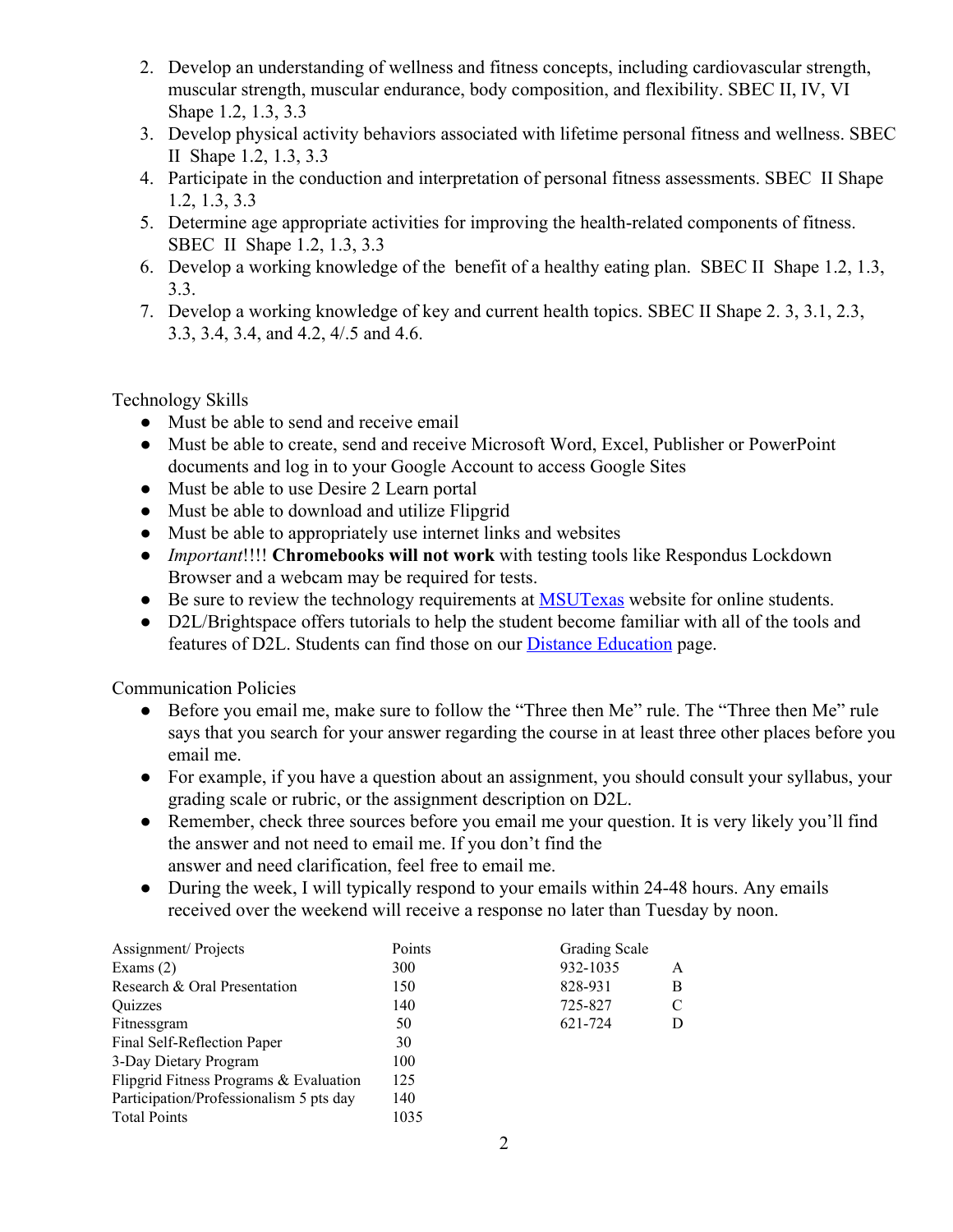## Module I

| Section Day      |                | Date     | Content                                                        | Activities/ Assignment    |
|------------------|----------------|----------|----------------------------------------------------------------|---------------------------|
| A                | Tue.<br>Aug 25 |          | Syllabus, & General Information C. 1                           | Download Flipgrid         |
|                  |                |          | Extra Credit/ Get to know                                      | 5pts                      |
| B                | Thur.          | Aug 27   | C.1 Introduction to Wellness, Fitness and Lifestyle            | Quiz 1                    |
| A                | Tue.           | Sept 1   | C. 2 Principles of Physical Fitness                            | Quiz 2                    |
| B                | Thur.          | Sept 3   | Cardiorespiratory Endurance                                    | Quiz 3                    |
| A                | Tue.           | Sept 8   | Muscular Strength/Endurance/Flexibility                        | Quiz 4 & 5                |
| $\bf{B}$         | Thur.          | Sept 10  | <b>Body Composition</b>                                        | Quiz 6                    |
| AB               | Tue.           | Sept 15  | Exam 1                                                         | Exam 1                    |
|                  |                |          | Module II                                                      |                           |
| A                | Thur.          | Sept 17  | <b>Classroom Wellness Evaluations</b>                          | Workout clothes           |
| B                | Tue.           | Sept 22  | <b>Classroom Wellness Evaluations</b>                          | Workout clothes           |
| A                | Thur.          | Sept 24  | Wellness Center Visit (B No Zoom)                              | $\cdots$                  |
| $\bf{B}$         | Tue            | Sept 29  | Wellness Center Visit (A No Zoom)                              | Quiz 7                    |
| AB               | Thur.          | Oct 1    | Putting Together a Fitness Plan/Flipgrid                       | <b>Wellness Center</b>    |
| AB               | Tue.           | Oct 6    | Putting Together a Fitness Plan/Flipgrid                       | <b>Wellness Center</b>    |
| AB               | Thur.          | Oct 8    | Putting Together a Fitness Plan/Flipgrid                       | <b>Wellness Center</b>    |
| AB               | Tue.           | Oct 13   | Evaluation of each other/ Flipgrid                             | <b>Wellness Center</b>    |
| AB               | Thur.          | Oct 15   | Evaluation of each other/ Flipgrid                             | Quiz 8                    |
| B                | Tue.           | Oct 20   | Nutrition 3-day Dietary Log Discussed                          |                           |
| AB               | Thur.          | Oct 22   | Fitness Gram                                                   | Small Gym Workout clothes |
| $\bf{B}$         | Tue.           | Oct 27   | Weight Management                                              | Quiz 9 3-day dietary due  |
| A                | Thur.          | Oct 29   | <b>Stress</b>                                                  | Quiz 10                   |
| $\, {\bf B}$     | Tue.           | Nov $3$  | Cardiovascular Health                                          | Quiz 11                   |
| AB               | Thur.          | Nov 5    | Exam 2                                                         | Exam 2                    |
|                  |                |          | Module III                                                     |                           |
| A                | Tue.           | Nov $10$ | Research/Oral Presentation                                     |                           |
| $\boldsymbol{B}$ | Thur.          | Nov 12   | Research/Oral Presentation                                     |                           |
| A                | Tue.           | Nov $17$ | Research/Oral Presentation                                     |                           |
| $\bf{B}$         | Thur.          | Nov 19   | Research/Oral Presentation                                     |                           |
| A                | Tue.           | Nov $24$ | Research/Oral Presentation                                     | Last day in class         |
| <b>BA</b>        | Thur.          | Nov 26   | Thanksgiving                                                   |                           |
| AB               | Tue.           | Dec 1    | Cancer /Substance Use and Misuse                               | Quiz 12 & 13              |
| AB               | Thur.          | Dec 3    | Sexually Transmitted Infection/Environment Health Quiz 14 & 15 |                           |
| Final            | Thur           | Dec 10   | Final 8-10 Self-Reflection Paper Due                           |                           |

## 6. Course Policies –

# Grading

1. All assignments must be typed for credit (work will not be accepted unless it is typed). Format – FOR ALL PAPERS: 12-point Times New Roman font, one (1) inch margins, and doubled spaced. The title page should have your names, the class and section number, and the semester centered on the page. Papers that do not follow this format will not be accepted or graded.

2. Late assignments will have a minimum automatic 25%- deduction for each day/partial day late.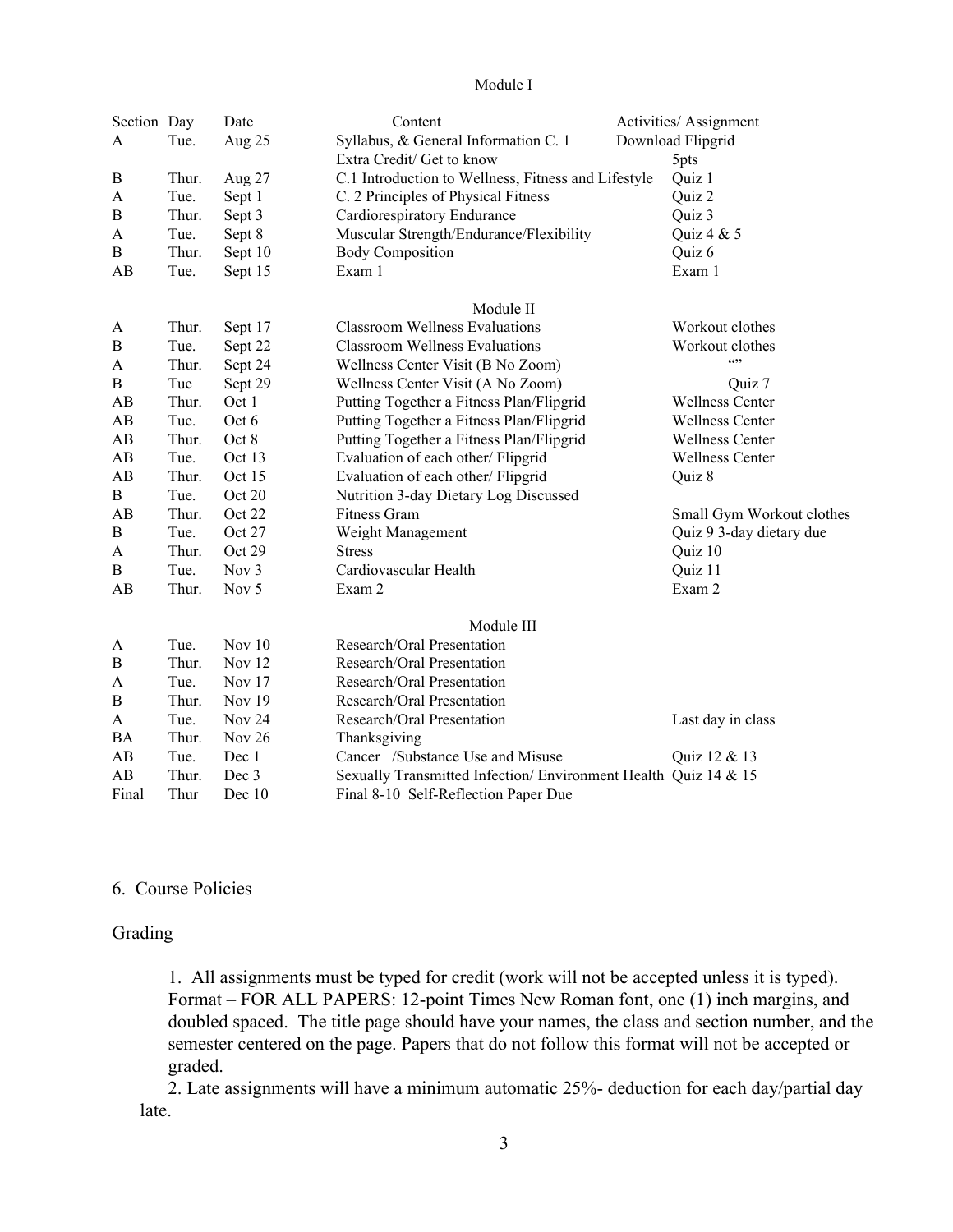3. Exams – The exams may include multiple choice, short answer, and essay questions. Exams, as well as any quizzes or postings will cover both lecture and book/reading materials. Exams can ONLY be made up in the direst of circumstances, and at the Instructor's discretion. The mid-term and final is worth 150 points each.

4. Grammar will be graded as part of any assignment. The MSU writing lab is available to all MSU students.<http://www.mwsu.edu/writingcenter/>

5. The office of Disability Support Services provides information and assistance, arranges accommodations information and assistance, and arranges accommodations and staff. A student/Employee who seeks accommodations on the basis of disability must register with the Office of Disability Support Services.

In accordance with the law, MSU provides students with documented disabilities academic accommodations. If you are a student with a documented disability, please contact the instructor before classroom accommodations can be provided. The Disability Support Services may be contacted at 940-397-4140 (voice), 940-397-4515 (TDD),<http://students.mwsu.edu/disability>, or visit 3410 Taft Blvd., Clark Student Center Room 168.

- a. Quizzes:
	- Chapter will have a 10-25 question Multiple Choice and/or True and False questions due prior to the start of the class the topic will be discussed. If you do not meet the timeline, the window will not reopen. These will be on D2L, please ensure you keep up with the announcement on D2L for any updates of changes. You will be responsible for knowing if changes have occurred. You will have a week to take the quiz.
- b. Fitnessgram:
	- During mid-semester we will go to the small gym and go through the Fitness Gram to prepare you to administer the exam when you teach. It will be required for you to dress out and participate fully in the activities to learn the proper administration.
- c. Program Diet Analysis Tool
	- You will be responsible for logging into and setting up a free account to My Fitness Pal. Fill out your personal profile. Choose to maintain, lose or gain weight. Choose your activity level. Report your food consumption for 3 days consecutive. This is not a time to start eating healthy, it is to be what you normally would consume. You will be able to generate reports from this website to upload and submit. More will be discussed during class.
- d. Flipgrid Wellness Program:
	- The first Flipgrid assignment will be to design exercises for muscle strength, endurance, warmup, flexibility/cool down as a group at the Wellness center.
	- The second will be to design a workout for muscle strength, endurance and flexibility.
	- The third will be to record each program on the Flipgrid App.
	- The fourth will be to evaluate others' workout and give constructive feedback.
- e. Oral Presentations:
	- You will give a 7-10-minute Google Slides presentation over an approved topic in which we have covered or relevant to health. You will need 5- current PEER-REVIEWED articles or journals on your reference slide at the end. Check APA at Purdue Owl if you need help knowing how to set the page properly. Your grade will include proper questions to your classmates' presentations. All presentations should be professional, if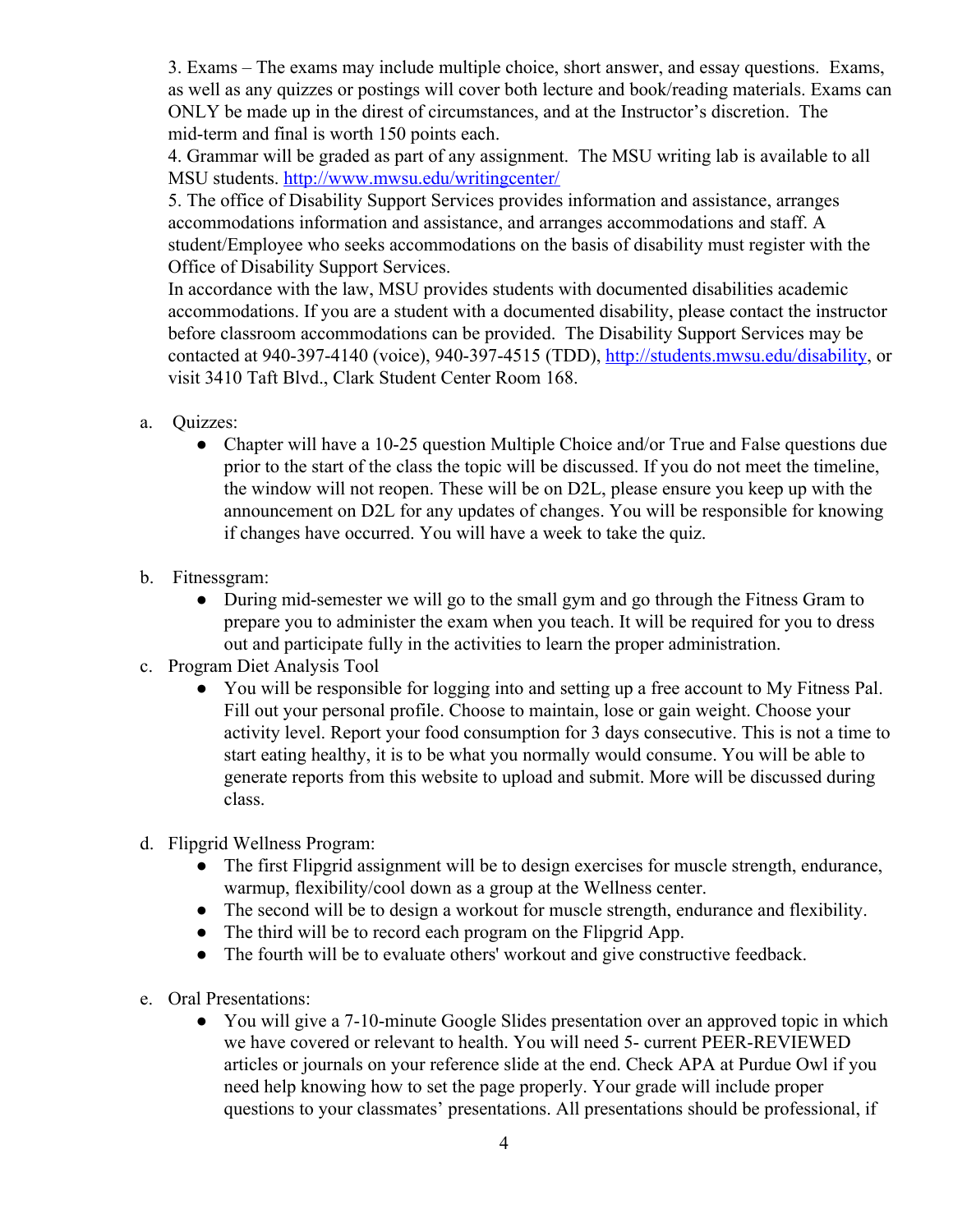any YouTube videos are used no more than 30 seconds in length and in appropriate taste for a professional presentation. You should come professional dressed. All topics will be assigned.

## f. Attendance

Attendance is expected at all class meetings and please do not confuse attendance with "participation". Class begins on TIME. You are expected to be on early as we will start on time. Roll is taken, and if you are not in your seat, you will be counted absent. Leaving class early without prior permission will result in your being counted absent for the class session. Students are expected to attend all meetings of the classes in which they are enrolled.

Professional responsibility in the context of this course relates to your ability to come to class and participate actively in class, and with other classmates. You should come dressed as though you are coming to class and on presentation days you should dress professionally. Each day is worth 5-points, on time, participation, dress.

2 points: Punctual, Participates, Professional

0 points: Missing any of the above

28 X 2= 56 points

g. Extra Credit

Only one extra credit will be available on getting to know diverse populations.

h. Late Work Policy

Late work will not be accepted.

Personal Hygiene

a. Face coverings should be worn by faculty and students.

b. Disinfection of classrooms and lab areas will follow current CDC guidelines, and be performed between each class.

i. Disinfection guidelines will be posted in all gym, classrooms and lab areas.

c. Frequent handwashing will be required before and after contact with other students or equipment.

### WCOE Attendance Policy

Absence Policy - Professional teachers are dependable, reliable, and responsible. Therefore, candidates are expected to be on time and in attendance at every class, and to stay for the entire class. Tardiness, leaving early, and excessive absences (3) are considered evidence of lack of dependability, and are taken seriously. Candidates will receive a grade of F on the third absence. If a candidate is taking 'blocked' courses that are taught at a Professional Development School, requiring field experience, the candidate will be dropped with an F from those classes as well.

Instructor Drop. An instructor may drop a student any time during the semester for excessive absences, for consistently failing to meet class assignments, for an indifferent attitude, or for disruptive conduct. The instructor must give the student a verbal or written warning prior to dropping the student from the class. An instructor's drop of a student takes precedence over the student-initiated course drop of a later date. The instructor will assign a grade of either WF or F through the first 8 weeks of a long semester, the first 6 weeks of a 10-week summer term, or the 11th class day of a 4- or 5-week summer term consisting of 20 days. After these periods the grade will be an F. The date the instructor drop form is received in the Office of the Registrar is the official drop date.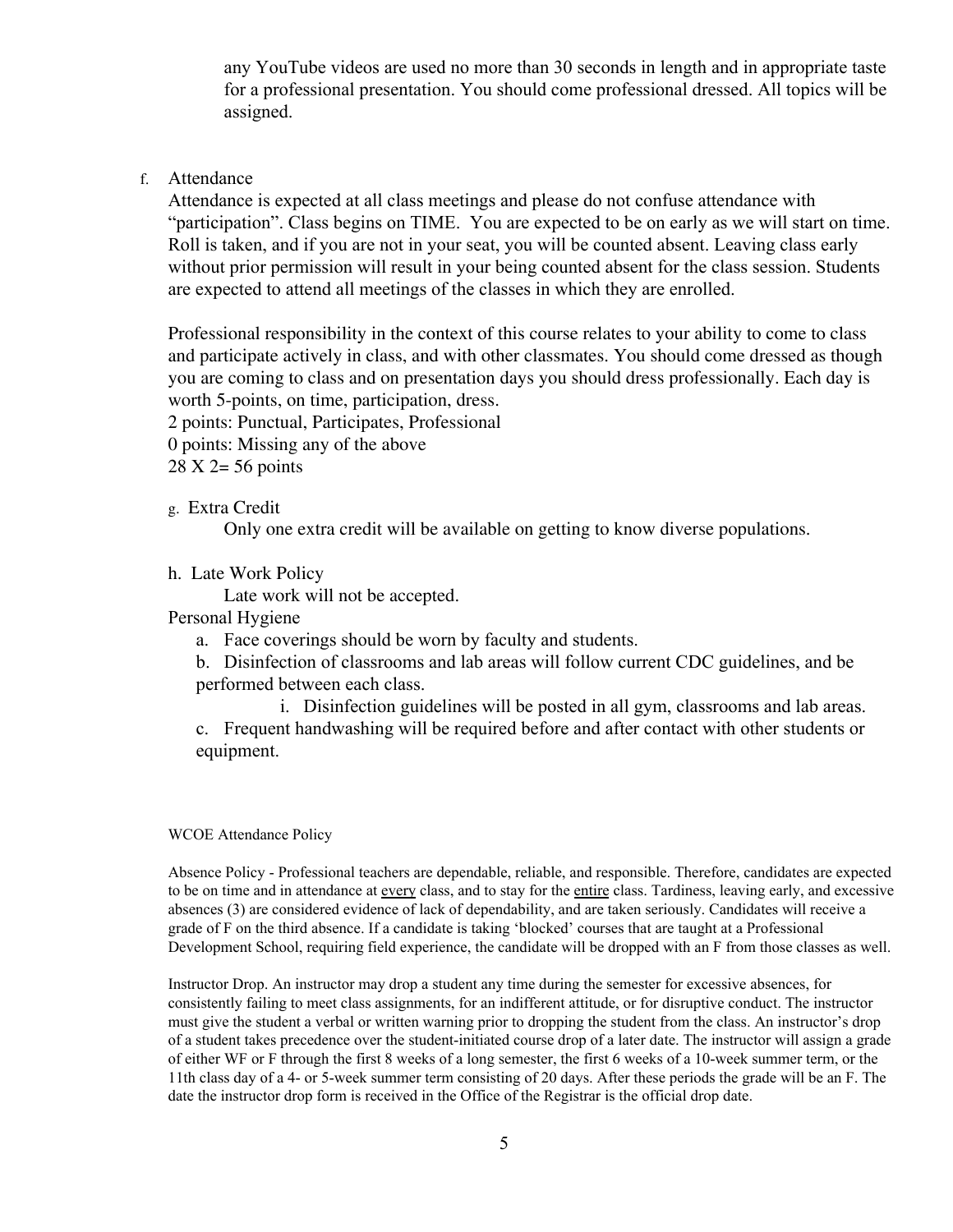#### Academic Integrity

Student Honor Creed "As an MSU Student, I pledge not to lie, cheat, steal, or help anyone else do so." You are expected to practice the highest possible standards of academic integrity. Any deviation from this expectation will result in a minimum of your failing the assignment, a possible failing grade in the course, and may result in additional, more severe disciplinary measures. This includes improper citation of sources, using another student's work, and any other form of academic misrepresentation. When in doubt on collaboration, citation, or any issue, please contact me before embarking on a perilous path. Please see <http://students.mwsu.edu/dean/> for more information.

## General WCOE Classroom Policies

Students are expected to assist in maintaining a classroom environment which is conducive to learning. In order to assure that all students have the opportunity to gain from time spent in class, unless otherwise approved by the instructor, students are prohibited from engaging in any form of distraction—this includes, but is not limited to, pagers and cell phones. Electronic communications devices will be turned off anytime the class member is in the school building—in our classroom or in a field experience classroom. Inappropriate behavior in the classroom shall result, minimally, in a request to leave class and a Professional Fitness Form will be filed for review with the college. If the instructor must file a Fitness Alert Form for any reason, including failure to demonstrate appropriate teaching dispositions, the student may receive an instructor drop with an "F" for the course.

- This class will engage in open discussion all students are to address one another and the instructor with respect and courtesy, this includes speaking when recognized by the professor. The proper way to be recognized is to raise your hand and wait until you are called on. This is not Parliament – you never "have the floor." I will let you know when you have been recognized and when your turn to speak is complete. If you disagree with a point or classmate, you are expected to express yourself in a principled and dignified fashion. I trust and feel confident we will engage in discussion and debate that exemplifies the ideals and spirit of the founders of our country. I will accept no less.
- Any disrespectful or disruptive behavior including, but not limited to: sleeping, reading, side discussions, overt disruptions, harassing behaviors, etc - will result in your dismissal from the class, and may result in your dismissal from the course with a "WF" (Withdraw Failing), and/or a referral to the Office of Student Conduct.
- CELL PHONES (READ THIS TWICE, PLEASE). There are NO cell phones permitted to be out during this class unless we are doing a Flipgrid activity. This class requires your engagement, and cell phones serve to detract from that engagement. Additionally, your phone should be not only put away, but on "silent" (NOTE: vibrate is NOT silent). If your phone is out and/or in sight, you will be asked to put it away, and you will lose 10 points off of your FINAL grade. This is a sign of professionalism. (If your cell phone is required for a class project you will be informed)
- I am to be addressed as "Professor" or "Dr." Taylor. Decorum in emails and other communications should reflect the same professionalism.
- The instructor reserves the right to amend these rules as necessary throughout the term.

### Desire-to-Learn (D2L)

Extensive use of the MSU D2L program is a part of this course. Each student is expected to be familiar with this program as it provides a primary source of communication regarding assignments, examination materials, and general course information. You can log int[o](https://d2l.mwsu.edu/) [D2L](https://d2l.mwsu.edu/) through the MSU Homepage. If you experience difficulties, please contact the technicians listed for the program or contact your instructor.

Student Handbook

Refer to: Student [Handbook-2019-20](https://msutexas.edu/student-life/_assets/files/handbook.pdf)

### Academic Misconduct Policy & Procedures

Academic Dishonesty: Cheating, collusion, and plagiarism (the act of using source material of other persons, either published or unpublished, without following the accepted techniques of crediting, or the submission for credit of work not the individual's to whom credit is given). Additional guidelines on procedures in these matters may be found in the Office of Student Conduct.Office of Student [Conduct](https://mwsu.edu/student-life/conduct/)

Senate Bill 11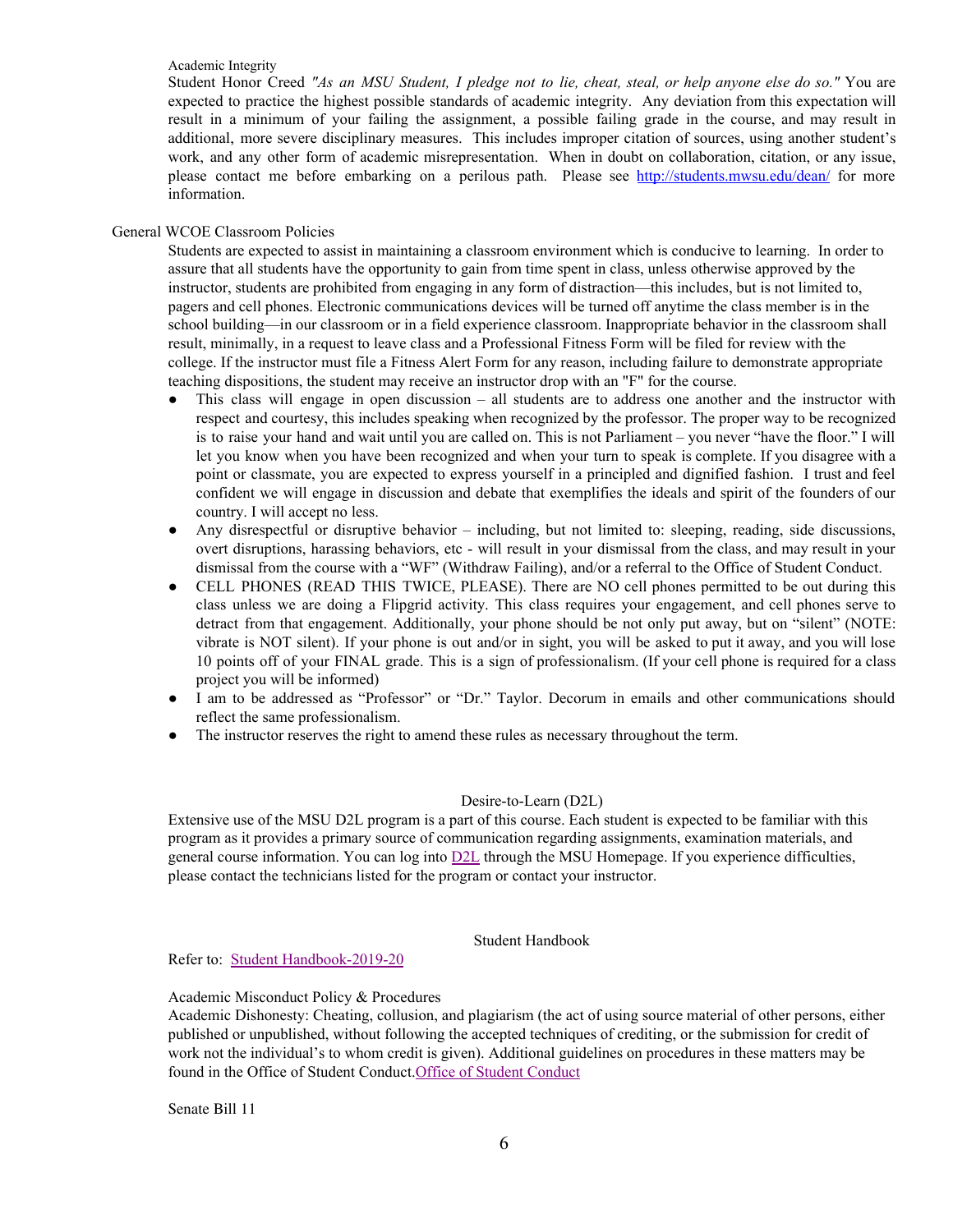Senate Bill 11 passed by the 84th Texas Legislature allows licensed handgun holders to carry concealed handguns on campus, effective August 1, 2016. Areas excluded from concealed carry are appropriately marked, in accordance with state law. For more information regarding campus carry, please refer to the University's webpage at: Campus Carry

### Change of Schedule

A student dropping a course (but not withdrawing from the University) within the first 12 class days of a regular semester or the first four class days of a summer semester is eligible for a 100% refund of applicable tuition and fees. Dates are published in the Schedule of Classes each semester.

Last day to Drop/Add/ W or apply for graduation <https://msutexas.edu/registrar/calendars.php>

## Refund and Repayment Policy

A student who withdraws or is administratively withdrawn from Midwestern State University (MSU) may be eligible to receive a refund for all or a portion of the tuition, fees and room/board charges that were paid to MSU for the semester. HOWEVER, if the student received financial aid (federal/state/institutional grants, loans and/or scholarships), all or a portion of the refund may be returned to the financial aid programs. As described below, two formulas (federal and state) exist in determining the amount of the refund. (Examples of each refund calculation will be made available upon request).

### Services for Students with Disabilities

In accordance with Section 504 of the Federal Rehabilitation Act of 1973 and the Americans with Disabilities Act of 1990, Midwestern State University endeavors to make reasonable accommodations to ensure equal opportunity for qualified persons with disabilities to participate in all educational, social, and recreational programs and activities. After notification of acceptance, students requiring accommodations should make an application for such assistance through Disability Support Services, located in the Clark Student Center, Room 168, (940) 397-4140. Current documentation of a disability will be required in order to provide appropriate services, and each request will be individually reviewed. For more details, please go to [Disability](http://www.mwsu.edu/student-life/disability) Support Services

#### Course Objectives/Learning Outcomes

Throughout the class and upon completion of the course the student will:

- 1. Develop a working knowledge of the benefits of exercise, and a physically active lifestyle. SBEC II; SHAPE 1.1.c
	- a. SBEC: Competency 006: The teacher understands major body systems, principles of physical fitness development and training and the benefits of a healthy, active lifestyle.
		- i. D. Applies knowledge of the basic components of health-related fitness (i.e., cardiovascular endurance, muscular strength and endurance, flexibility and body composition) and their significance in relation to physical activity, health and fitness.
		- ii. G. Knows how to promote students' ability to assess their own fitness levels, interests and skill levels in order to encourage participation in lifelong physical activity
	- b. SHAPE: Standard 1: Content and Foundational Knowledge Physical education candidates demonstrate an understanding of common and specialized content, and scientific and theoretical foundations for the delivery of an effective preK-12 physical education program.
		- i. 1.c Describe and apply physiological and biomechanical concepts related to skillful movement, physical activity and fitness for preK-12 students
- 2. Develop an understanding of wellness and fitness concepts, including cardiovascular strength, muscular strength, muscular endurance, body composition, and flexibility. SBEC II; SHAPE 1.1.c
	- a. SBEC: Competency 006: The teacher understands major body systems, principles of physical fitness development and training and the benefits of a healthy, active lifestyle.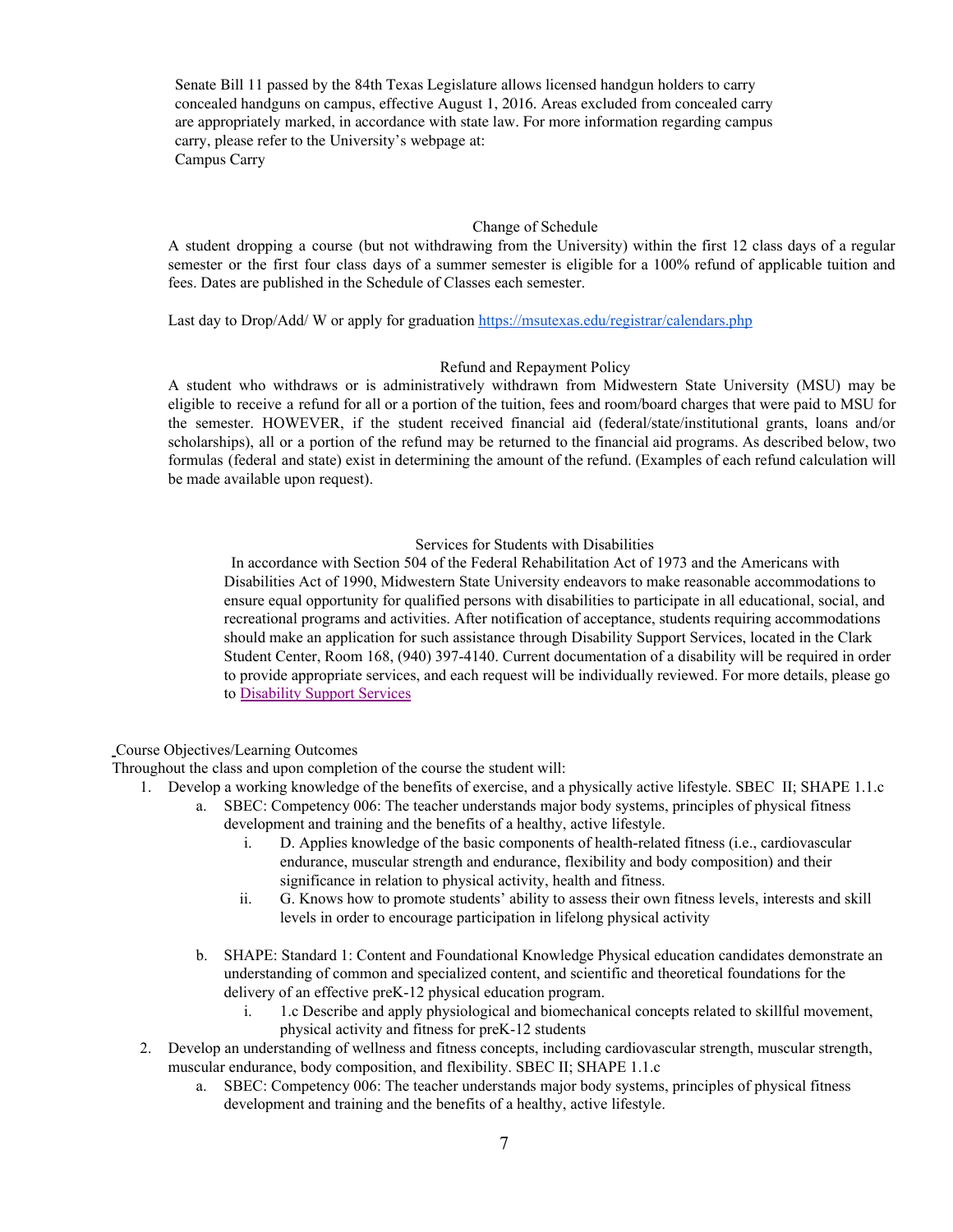- i. D. Applies knowledge of the basic components of health-related fitness (i.e., cardiovascular endurance, muscular strength and endurance, flexibility and body composition) and their significance in relation to physical activity, health and fitness.
- ii. E. Demonstrates an understanding of basic principles of physical fitness training (e.g., frequency, intensity, type, duration, progressive overload, specificity), and knows principles and benefits of warm-up and cool-down exercise procedures.
- b. SHAPE: Standard 1: Content and Foundational Knowledge Physical education candidates demonstrate an understanding of common and specialized content, and scientific and theoretical foundations for the delivery of an effective preK-12 physical education program.
	- i. 1.c Describe and apply physiological and biomechanical concepts related to skillful movement, physical activity and fitness for preK-12 students.
- 3. Develop physical activity behaviors associated with lifetime personal fitness and wellness. SBEC I, II, IV Shape 1.1.c
	- a. SBEC: Competency 006: The teacher understands major body systems, principles of physical fitness development and training and the benefits of a healthy, active lifestyle.
		- i. D. Applies knowledge of the basic components of health-related fitness (i.e., cardiovascular endurance, muscular strength and endurance, flexibility and body composition) and their significance in relation to physical activity, health and fitness.
		- ii. G. Knows how to promote students' ability to assess their own fitness levels, interests and skill levels in order to encourage participation in lifelong physical activity.
	- b. SHAPE: Standard 1: Content and Foundational Knowledge Physical education candidates demonstrate an understanding of common and specialized content, and scientific and theoretical foundations for the delivery of an effective preK-12 physical education program.
		- i. 1.c Describe and apply physiological and biomechanical concepts related to skillful movement, physical activity and fitness for preK-12 students.
- 4. Participate in the conduction and interpretation of personal fitness assessments. SBEC II; Shape 1.1.b
	- a. SHAPE: Standard 1: Content and Foundational Knowledge Physical education candidates demonstrate an understanding of common and specialized content, and scientific and theoretical foundations for the delivery of an effective preK-12 physical education program.
		- i. 1.b Describe and apply specialized content knowledge for teaching preK-12 physical education
- 5. Determine age appropriate activities for improving the health-related components of fitness. SBEC II; Shape 1.1b
	- a. SBEC: Competency 007: The teacher understands principles and activities for developing and maintaining cardiovascular endurance.
		- i. C. Demonstrates knowledge of techniques for monitoring intensity, duration and endurance levels during aerobic activities (e.g., perceived exertion, heart rate monitor).
		- ii. D. Applies knowledge of techniques for student self-assessment of cardiorespiratory health and fitness (e.g., frequent monitoring of pulse rate to reach and maintain target heart rate for an appropriate amount of time).
		- b. Competency 006: The teacher understands major body systems, principles of physical fitness development and training and the benefits of a healthy, active lifestyle.
			- i. D. Applies knowledge of the basic components of health-related fitness (i.e., cardiovascular endurance, muscular strength and endurance, flexibility and body composition) and their significance in relation to physical activity, health and fitness.
			- ii. E. Demonstrates an understanding of basic principles of physical fitness training (e.g., frequency, intensity, type, duration, progressive overload, specificity), and knows principles and benefits of warm-up and cool-down exercise procedures.
		- c. SHAPE: Standard 1: Content and Foundational Knowledge Physical education candidates demonstrate an understanding of common and specialized content, and scientific and theoretical foundations for the delivery of an effective preK-12 physical education program.
			- i. 1.b Describe and apply specialized content knowledge for teaching preK-12 physical education
- 6. Develop a working knowledge of the benefit of a healthy eating plan. SBEC II Shape 1.1.b
	- a. SBEC: Competency 009: The teacher understands health and wellness concepts, including those related to nutrition, weight control and stress management, and analyses ways in which personal behaviors influence health and wellness.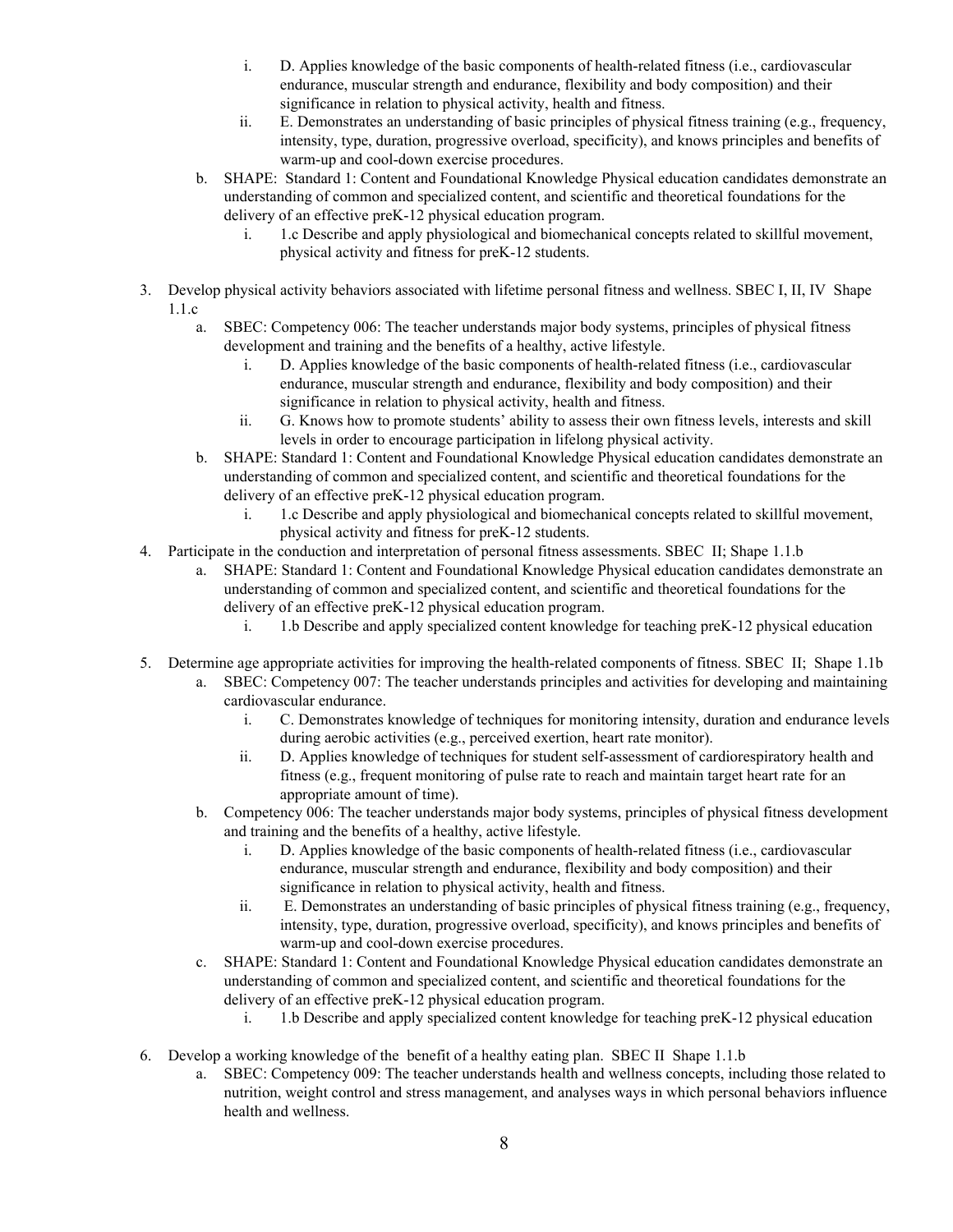- i. A. Demonstrates knowledge of basic principles of nutrition and weight management and ways in which diet and exercise patterns affect physical performance and personal health and well-being.
- b. SHAPE: Standard 1: Content and Foundational Knowledge Physical education candidates demonstrate an understanding of common and specialized content, and scientific and theoretical foundations for the delivery of an effective preK-12 physical education program.
	- i. 1.b Describe and apply specialized content knowledge for teaching preK-12 physical education.
- 7. Develop a working knowledge of key and current health topics. SBEC II Shape 1.1b
	- a. SBEC: Competency 009: The teacher understands health and wellness concepts, including those related to nutrition, weight control and stress management, and analyses ways in which personal behaviors influence health and wellness.
		- i. C. Analyzes the effects of various factors (e.g., rest, nutrition, tobacco use, alcohol use, heredity) on physical performance and on health and demonstrates knowledge of techniques and principles for evaluating personal health-risk factors.
	- b. Standard 1: Content and Foundational Knowledge Physical education candidates demonstrate an understanding of common and specialized content, and scientific and theoretical foundations for the delivery of an effective preK-12 physical education program.
		- i. 1.b Describe and apply specialized content knowledge for teaching preK-12 physical education.

## WCOE Conceptual Framework

The outcomes for graduates of professional programs are based upon knowledge, skills, and dispositions in the following elements:

- Learner Development understand how learners grow and develop, recognizing that patterns of learning and development vary individually within and across the cognitive, linguistic, social, emotional, and physical areas, and design and implement developmentally appropriate and challenging learning experiences.
- Learning Differences understand individual differences and diverse cultures and communities to ensure inclusive learning environments that enable each learner to meet high standards.
- Learning Environment work with others to create environments that support individual and collaborative learning, and that encourage positive social interaction, active engagement in learning, and self motivation.
- Content Knowledge understand the central concepts, tools of inquiry, and structures of the discipline(s) he or she teaches and creates learning experiences that make the discipline accessible and meaningful for learners to assure mastery of the content.
- Application of Content understand how to connect concepts and use differing perspectives to engage learners in critical thinking, creativity, and collaborative problem solving related to authentic local and global issues.
- Assessment understand and use multiple methods of assessment to engage learners in their own growth, to monitor learner progress, and to guide the teacher's and learner's decision making.
- Planning for Instruction plan instruction that supports every student in meeting rigorous learning goals by drawing upon knowledge of content areas, curriculum, cross-disciplinary skills, and pedagogy, as well as knowledge of learners and the community context.
- Instructional Strategies understand and use a variety of instructional strategies to encourage learners to develop a deep understanding of content areas and their connections, and to build skills to apply knowledge in meaningful ways.
- Professional Learning and Ethical Practice engage in ongoing professional learning and use evidence to continually evaluate his or her practice, particularly the effects of his or her choices and actions on others (learners, families, other professionals, and the community), and adapts practice to meet the needs of each learner.
- Leadership and Collaboration seek appropriate leadership roles and opportunities to take responsibility for student learning, to collaborate with learners, families, colleagues, other school professionals, and community members to ensure learner growth, and to advance the profession.

References/Scientifically-Based Research/ Additional Reading:

Society of Health and physical Educators Grade-Level Outcomes for K-12 Physical Education <https://www.shapeamerica.org/standards/pe/upload/Grade-Level-Outcomes-for-K-12-Physical-Education.pdf>